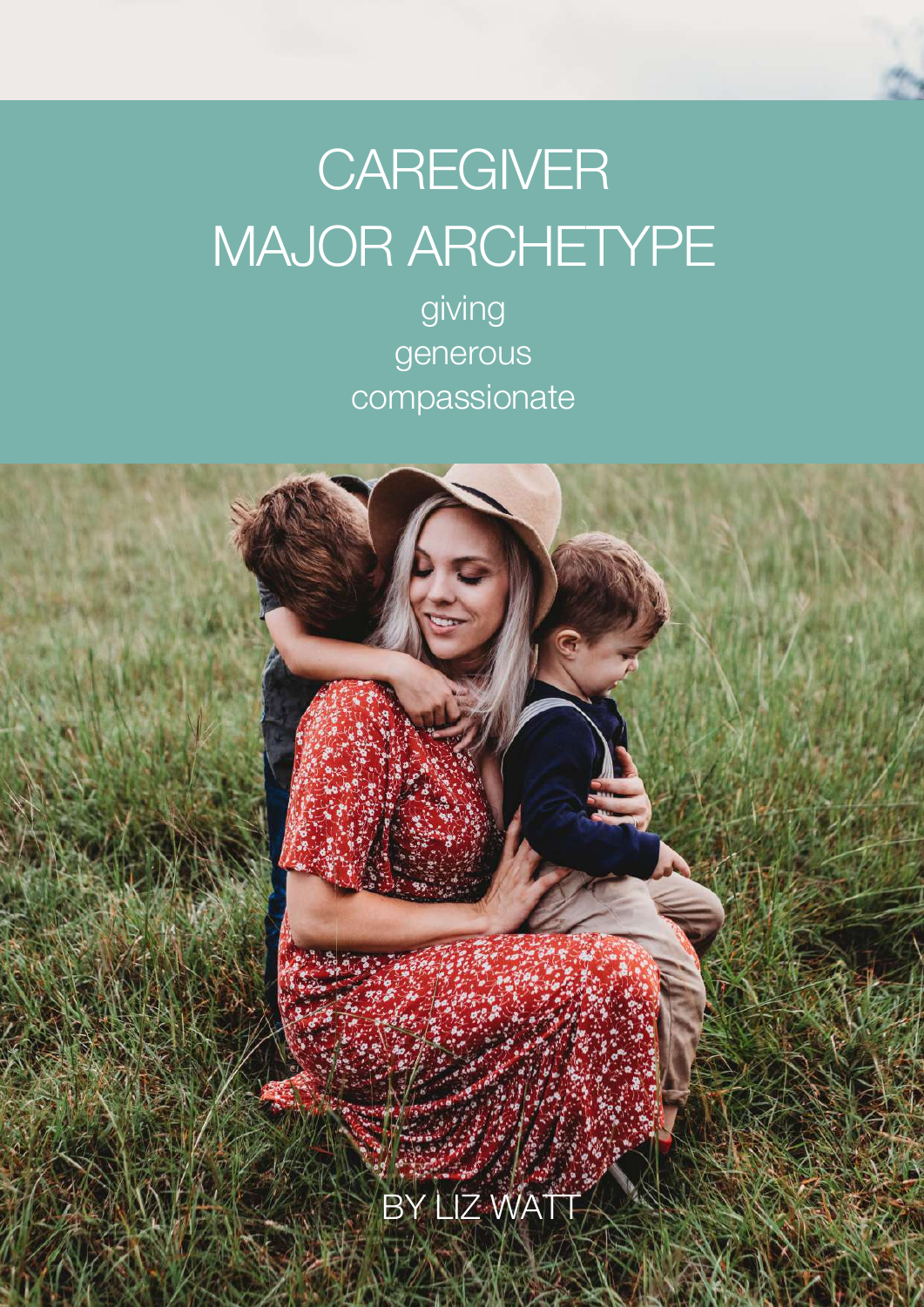major archetype

caregiver

# Archetypes

#### essence

#### [es-*uh*ns] *noun*

1. the basic, real, and invariable nature of a thing or its significant individual feature or features

# archetype

### [ahr-ki-tahyp] *noun*

- 2. the original pattern or model from which all things of the same kind are copied or on which they are based; a model or first form; prototype
- 3. a collectively inherited unconscious idea, pattern of thought, image etc. Universally present in individual psyches.

# caregiver

### [kair-giv-er] *noun*

1. a person who provides direct care and attention and looks out for others

Note: The content in this document is drawn from the work of Margaret Mark + Carol Pearson in the book *"The Hero and the Outlaw"* and Carol S. Pearson *"Awakening The Hero Within."* All images from unsplash.com.

# Your Major Archetype

An archetype is a collective idea, pattern or thought that is present within and recognised by all of us at a sub-conscious level.

As your Major Archetype, the Caregiver captures some of the most prominent traits and characteristics that exist within you, and start to define who you are and what you stand for. When you understand and embody the essence of the Caregiver - you can tap into a natural and global language that will allow you to:

- Express yourself in a natural, authentic and meaningful way; and
- Connect with the external world and humanity at a core, soul level.

# Using This Report

Use this report as a guide - a starting point. It is not definitive. It is not set in stone. And it is certainly not all you.

The Caregiver shows up in each of us in different ways to different degrees.

Treat this as a first step to starting to understand who you are and how this could evolve into an integrated and aligned life that reflects your very essence. Imagine what it could be…

*XO*

leg watt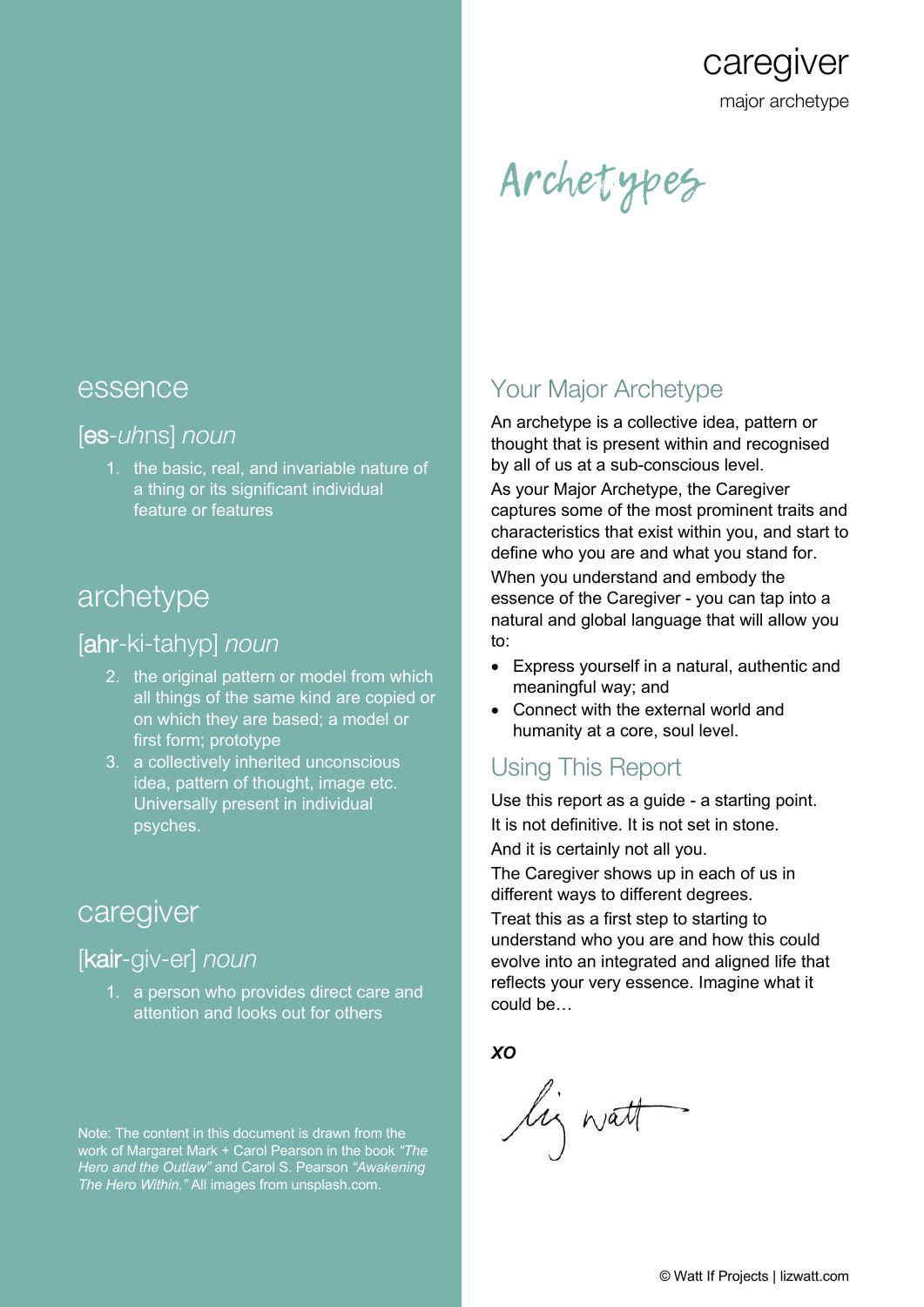# The Caregiver

## About The Caregiver

**Also known as:** Caretaker, altruist, saint, parent, helper, supporter **Motto:** Love your neighbour as your self **Core desire:** Protect people from harm **Goal:** To help others **Greatest fear:** Selfishness, ingratitude **Task:** Give without maiming self or others **Strategy**: Do things for others **Trap:** Martyrdom of self, entrapment of others **Gift:** Compassion, generosity

#### **Essence**

The essence of the Caregiver is to show generosity and compassion to others and to be incredibly giving and nurturing.

## Famous Caregivers

Princess Diana Florence Nightingale Mother Theresa

## Caregiver Brands

Sesame Street Red Shield Salvation Army Campbell's Soup Social Services Habitat For Humanity

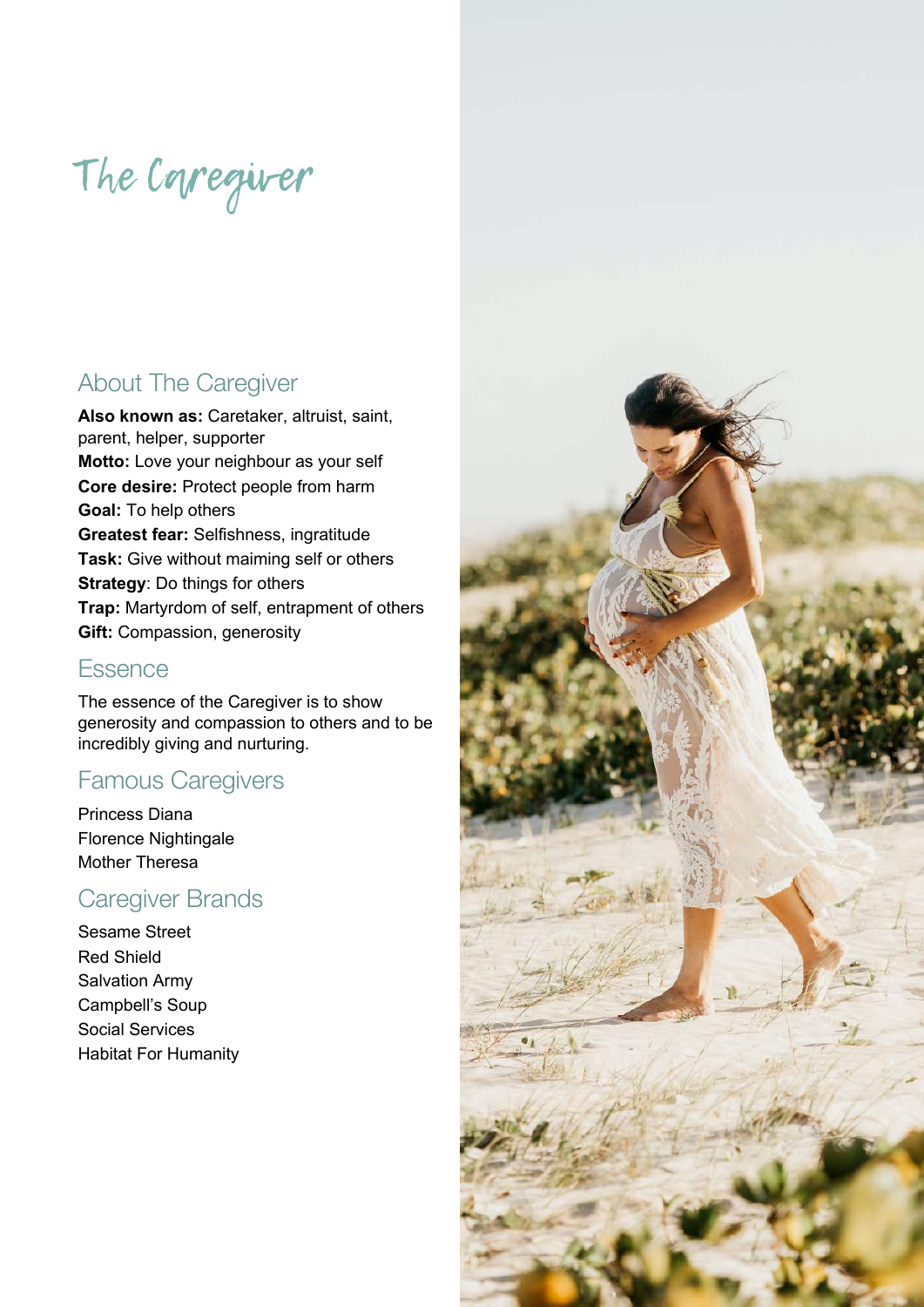

# Strengths and Weaknesses

#### **Strengths**

#### *Compassion and Generosity*

The caregiver is driven by compassion and a desire to help others.

The Caregiver fears instability and difficulty for others, especially for people less fortunate then themselves.

They cannot help but sense the needs of others and respond by wanting to help them. Meaning comes from giving to others, and their biggest fear is that something will happen to a loved one.

#### *Show You Care*

Where others respond humanely to fellowhumans, the caregiver takes this a step further. They constantly show how much they care through their actions. A bunch of flowers, a hot meal, a shoulder to cry on.

The Caregiver gives everyone a second chance and is usually the person that one immediately turns to for comport and support.

#### Levels of the Caregiver

**Call:** Seeing someone in need

**Level One:** Caring for and nurturing one's dependents

**Level Two:** Balancing self-care with care for others

**Level Three:** Altruism, concern for the larger world

## **Weakness**

#### *Martyrdom*

The Caregiver at their worst gives far too much of themselves – to the point of self-sacrifice and burnout.

When the Caregiver puts the welfare of everyone else ahead of themselves they lose the balance between giving and receiving, and fail to look after themselves properly.

This takes them into martyrdom, where once they stop caring for themselves, they stop being of use to anyone.

#### *Enabling*

When the Caregiver crosses the line between mothering and smothering, they move into enabling.

Enabling occurs when the Caregiver is takes all responsibility from the cared and starts doing everything for them.

When the Caregiver constantly gives someone the answers to their problems, this removes their power and ability to grow and evolve.

#### *Guilt-tripping*

Guilt-tripping occurs when a Caregiver is giving far too much and starts resenting where their energy is going.

At the same time they are giving, they make the Cared feel guilty for needing or asking for support.

#### Shadow

Martyrdom Enabling Guilt-tripping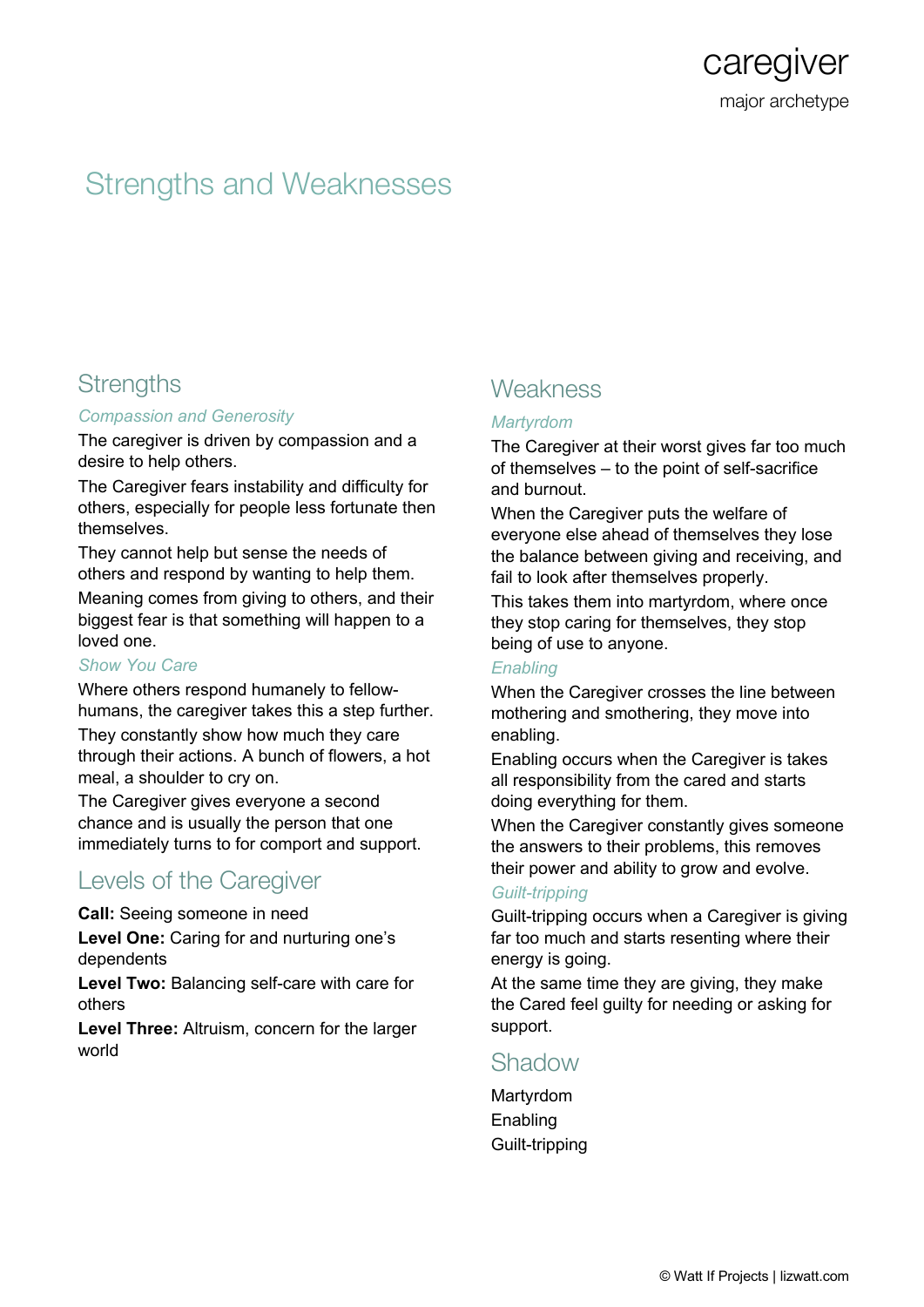

# caregiver major archetype

# Describing The Caregiver

Here's a selection of words, characteristics and emotions, to help inspire and connect to your Caregiver.

Use these in your marketing, brainstorming or as a prompt to search for your brand images.

Kind

Accessible Amiable Attentive Balanced Calm Caring **Cheerful** Cherish Compassion **Considerate Content** Deep Dependable Empathy/ Empathetic Fair Faithful Forgive/ Forgiving Friendly Generous Gentle **Genuine** Giving Gratitude/ Grateful **Heartfelt** Helpful Humble **Insightful** Intuitive Joyful

Loving Nostalgic/ Nourishing **Nurturing** Open Passionate Patient Peaceful Perceptive Playful Positive Pure Reflective Relaxed Responsive **Sacrificing** Selfless Sensitive **Sentimental** Sharing Support/ Supportive Sweet Warm Welcoming Unconditional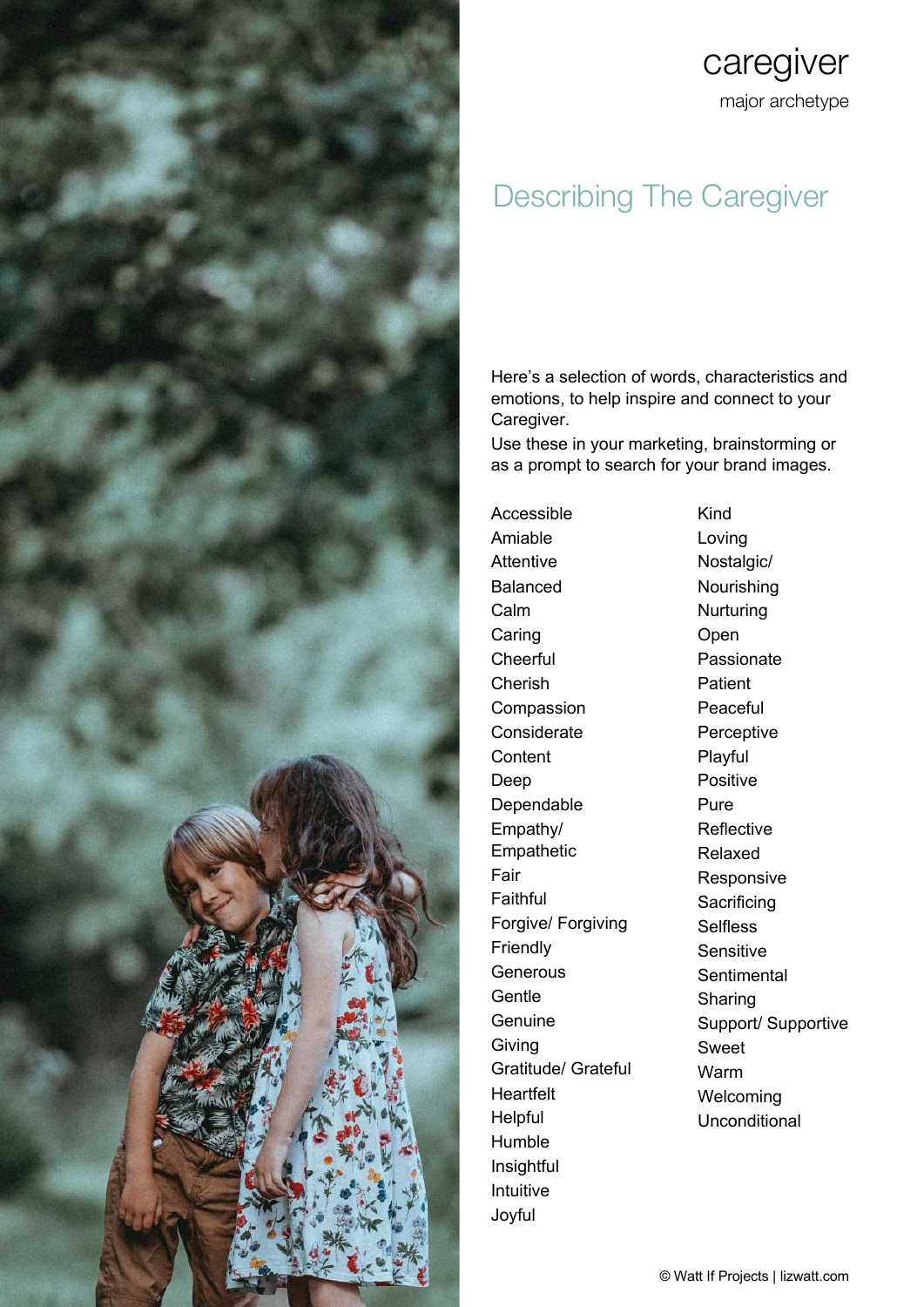# The Caregiver Business



#### *The Organization*

The Caregiver organization often acts as the protector. It is evident in all jobs related to caring for people in the physical world – gardening, cleaning, maintenance, repairs, institutions such as schools, hospitals. Many Caregiver organizations are non-profit or charity-related. The bottom line is in helping the client group. They are often bureaucratic, and filled with policies and procedures to ensure no harm is done. Employees and clients are cared for in a good organization.

#### *Employees*

Typically the Caregiver is not well paid – our modern society does not value this work financially.

Caregiver employees do their work for the love of it and the reward they get is in helping people and making a difference, not money. Employees will do whatever it takes to meet client needs, which may lead to burnout.

## **Products**

Caretaker product care for people and fill a humble need and can include:

- Traditional services such as cleaning, gardening, maintenance, home care
- Transformational services such as coaching and psychology
- Alternative therapies such as reiki, kinesiology, hypnotherapy
- Products that help care for people cleaning, children, home
- Charities that help a group of people (or the planet) in need

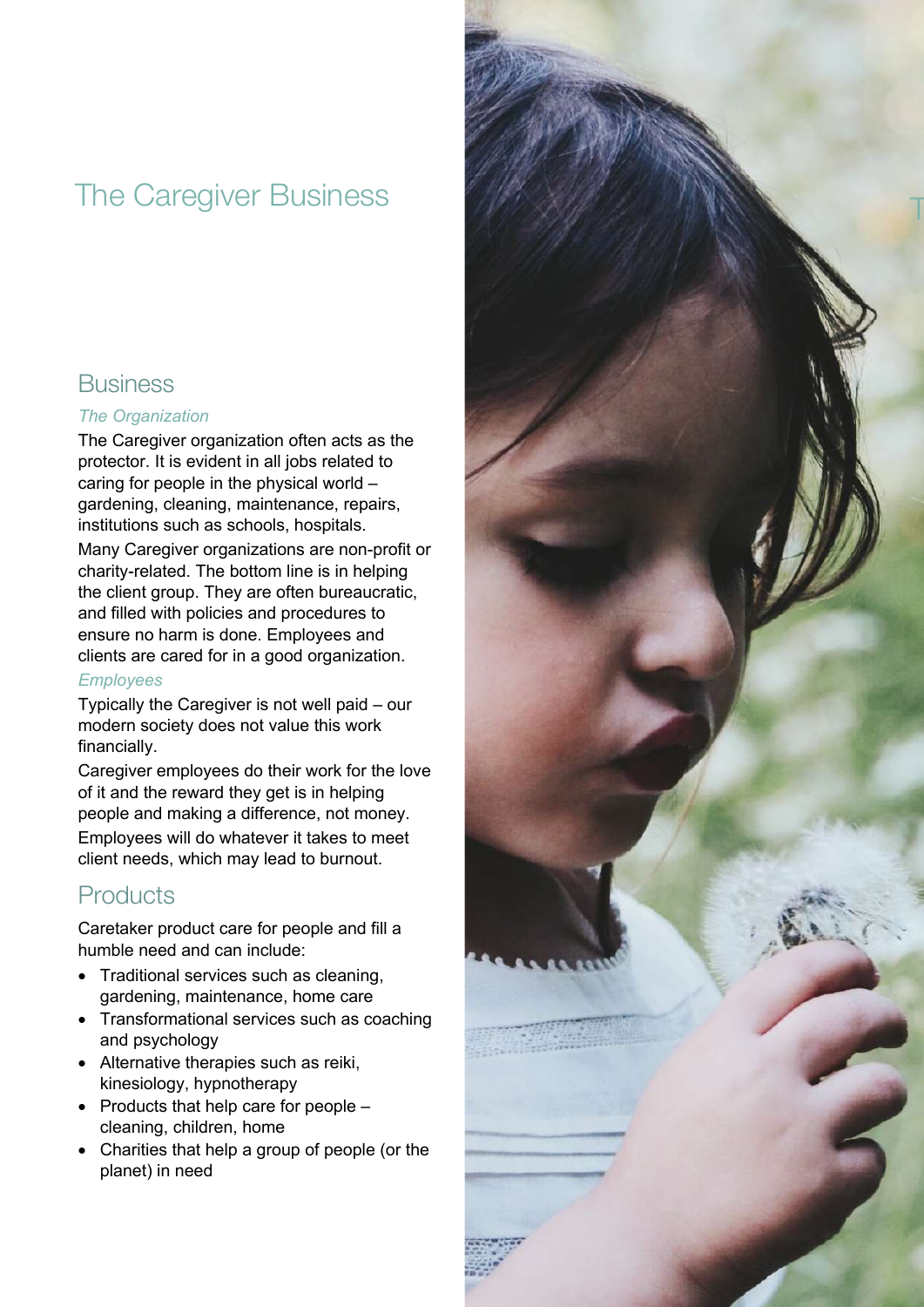

# caregiver major archetype

# The Caregiver Brand

# **Brand**

#### *Empathy*

The Caregiver is able to see things form another person's perspective, and respond with a solution or support.

#### *Communication*

Listening to what people do or don't say is key to the Caregiver. They are a shoulder to cry on, and will always be there.

They understand and resonate directly with their audience.

#### *Consistency*

The Caregiver is reliable, committed and always there.

You can count on them for support in every circumstance.

#### *Trust*

Caregivers are trusting and trusted. They believe in every one and they themselves provide reasons to be believed in.

### **Identity**

The Caretaker identity is associated with:

- Providing the competitive advantage through customer service
- Providing support to families or associating with nurturing
- Services in the health care, education and other caregiving fields
- Help people stay connected with and care about one another
- Help people care for them selves
- Non-profit causes and charitable activities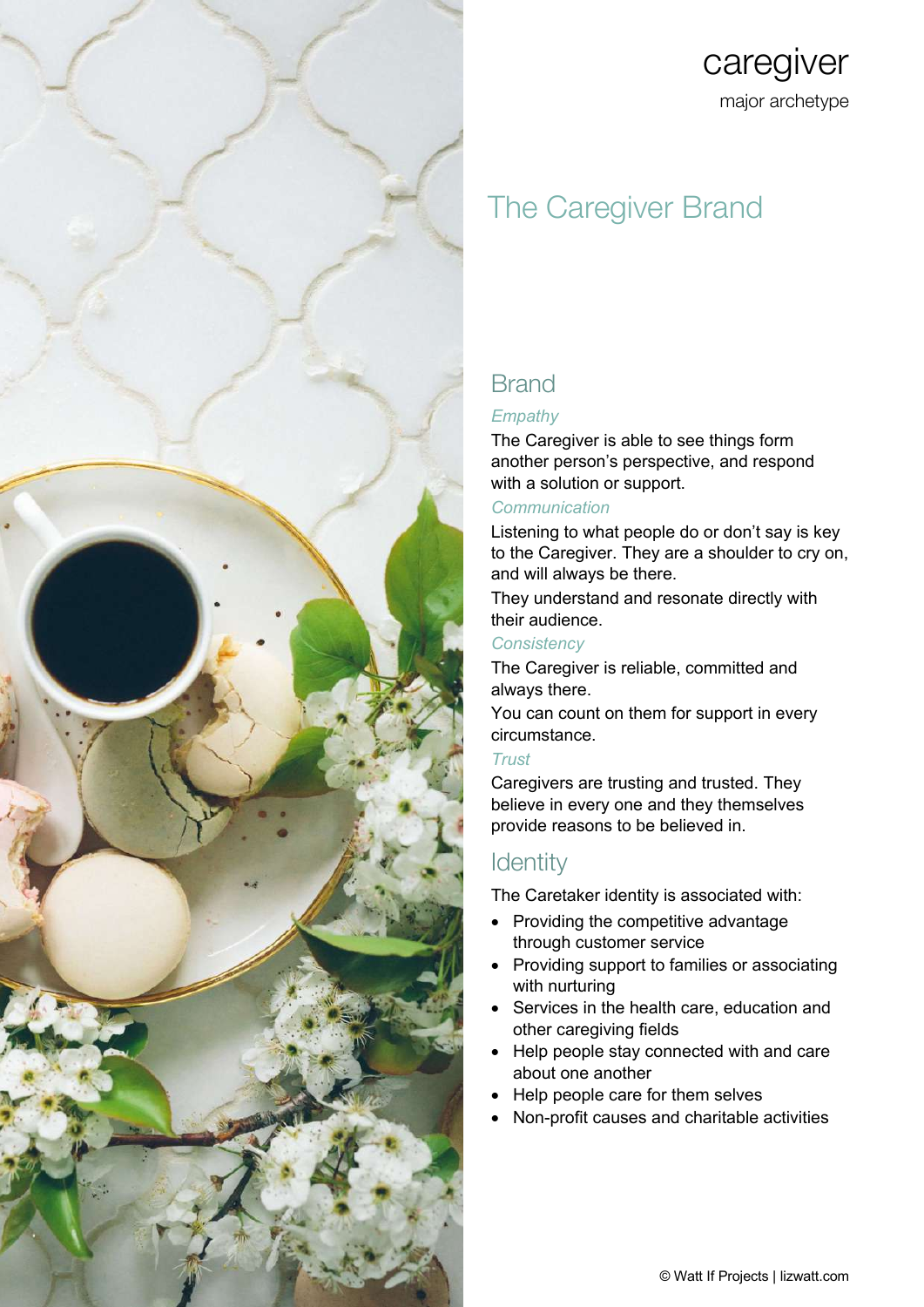# The Caregiver Audience



The Caregiver audience is not just concerned with their own wellbeing – they care about other people, animals and the planet – at a local and global level.

# **Marketing**

#### *Teaching and Learning*

Marketing to caregivers requires anticipating their needs and accommodating them.

Understand their basic motivations and a desire to share, and show them that you care about this.

It is much more important for them to see you care in your actions rather than hearing hollow, empty words.

One of the least effective ways to market to Caregivers is to tell them directly that you care.

## Sales

What people want is reinforcement that if they care for others, others will care form that – as a Caregiver organization, you give them that. Customer service is paramount in your client experience. They want to know that you care for them and that you understand their care and concern for others.

#### *Customers/ Clients*

Any company that helps your customers care for themselves of help them meet their obligations to care for others will retain their customers.

Once they see that you have stopped caring and have no more interest, they will move on.